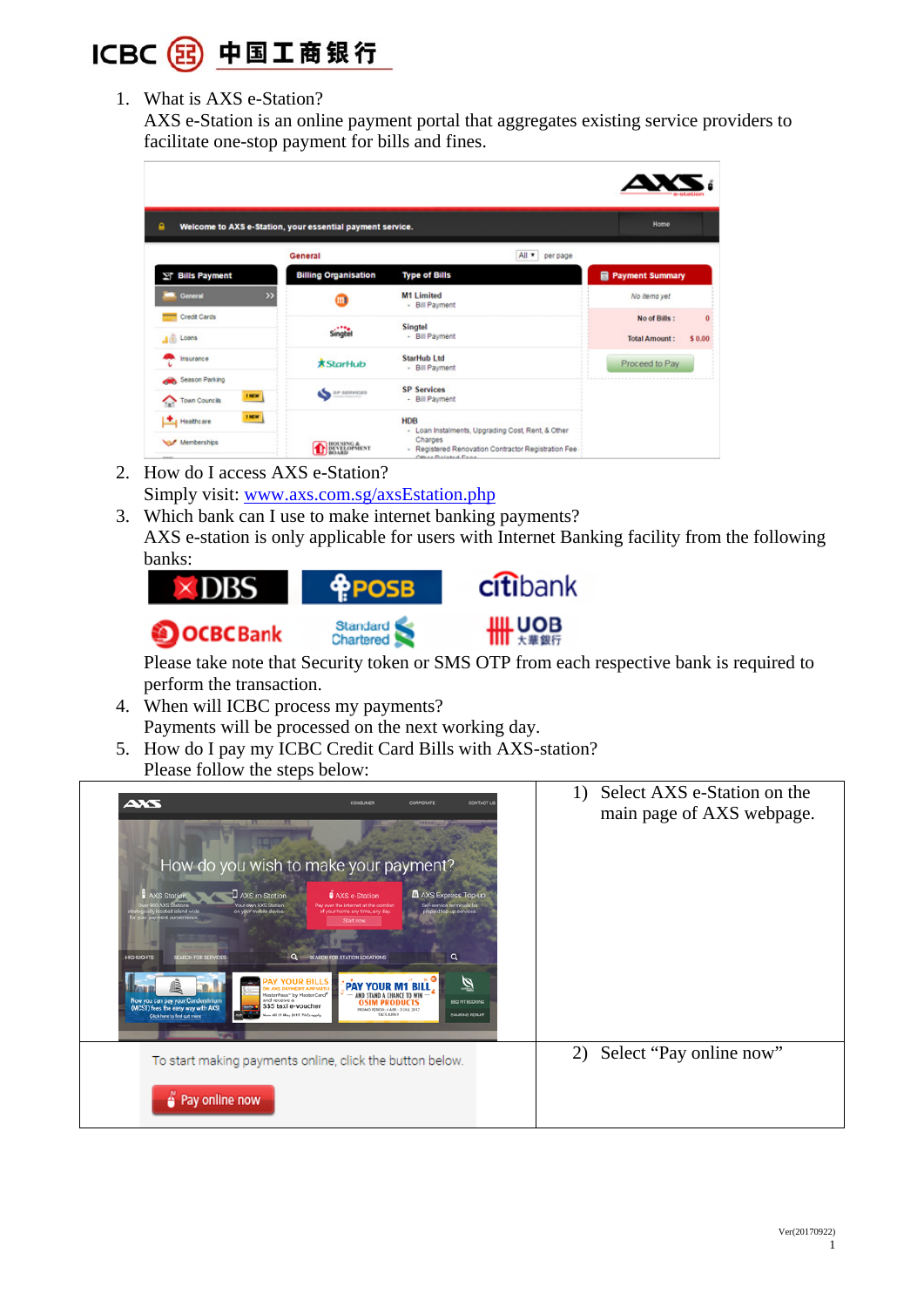

| To begin, please select your payment mode<br>eNETS<br><b>Credit Card</b><br>MasterPass <sup>®</sup><br>You can pay for ALL bills with<br>You can pay for any bills except credit<br>these payment modes<br>card and loan with these payment modes<br>token are required to effect payro<br>OTP are required to effect payment<br><b>Y Pay Bills</b> | 3) Select the left button with<br>eNETS logo.<br>4) Select "Pay Bills", then<br>"Credit Cards", |                                                                                                                                                                                                                                                                                                                                                                                                   |
|-----------------------------------------------------------------------------------------------------------------------------------------------------------------------------------------------------------------------------------------------------------------------------------------------------------------------------------------------------|-------------------------------------------------------------------------------------------------|---------------------------------------------------------------------------------------------------------------------------------------------------------------------------------------------------------------------------------------------------------------------------------------------------------------------------------------------------------------------------------------------------|
| 1 NEW<br>General<br>2<br>X)<br><b>Credit Cards</b><br>cos Loans                                                                                                                                                                                                                                                                                     |                                                                                                 |                                                                                                                                                                                                                                                                                                                                                                                                   |
| <b>ICBC</b><br>ICBC 2 中国工商银行<br>- Credit Card Bill Payment                                                                                                                                                                                                                                                                                          | 5) Select "ICBC"                                                                                |                                                                                                                                                                                                                                                                                                                                                                                                   |
| <b>ICBC</b><br>ICBC 23 中国工商银行<br>- Credit Card Bill Payment                                                                                                                                                                                                                                                                                         | 6) Please input your billing<br>details, and select "Add to<br>Payment Summary"                 |                                                                                                                                                                                                                                                                                                                                                                                                   |
| Please enter your billing details                                                                                                                                                                                                                                                                                                                   | Account<br>$No.$ :                                                                              | Please enter your 16 digit<br><b>ICBC Credit Card Number</b>                                                                                                                                                                                                                                                                                                                                      |
| *Account No.:<br>*Payment Option : Please Select ▼<br>Name:<br>*Contact No.:<br>*Amount $($ 5): 0<br>* Required field<br>Note:<br>- Please pay for the amount on your last month statement before 23:59 of 25th every month.<br>- Please enter your 16 digit ICBC card no. (e.g.: 1234 4500 0067 0078).<br>Add to Payment Summary<br>Clear          | Payment<br>Option:                                                                              | If you have outstanding<br>balances in multiple<br>accounts, you have to<br>make separate payments to<br>each respective account as<br>indicated on your<br>Statement<br>Balance/Payment Slip.<br>For example, ICBC<br>UnionPay Dual Currency<br>Credit Card has 2 accounts,<br>CNY and SGD. If you<br>have outstanding balances<br>in both accounts, you have<br>to make 2 separate<br>payments. |
|                                                                                                                                                                                                                                                                                                                                                     | Name:<br>Contact                                                                                | Input Cardholder's name<br>Input your contact number.                                                                                                                                                                                                                                                                                                                                             |
|                                                                                                                                                                                                                                                                                                                                                     | No:<br>Amount<br>$($ \$):                                                                       | Please refer to amount<br>indicated in SGD currency<br>on the <b>Payment Slip.</b>                                                                                                                                                                                                                                                                                                                |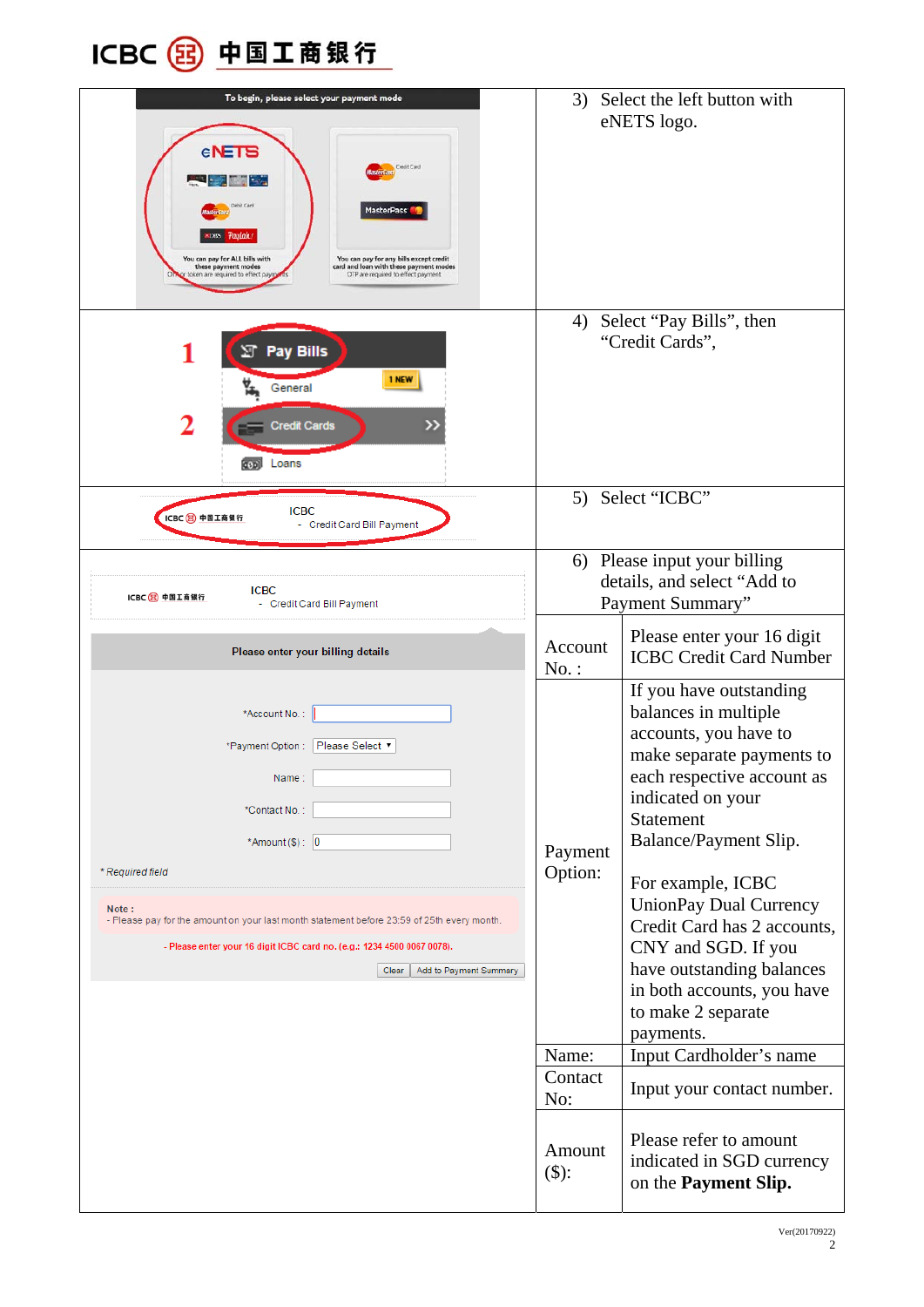